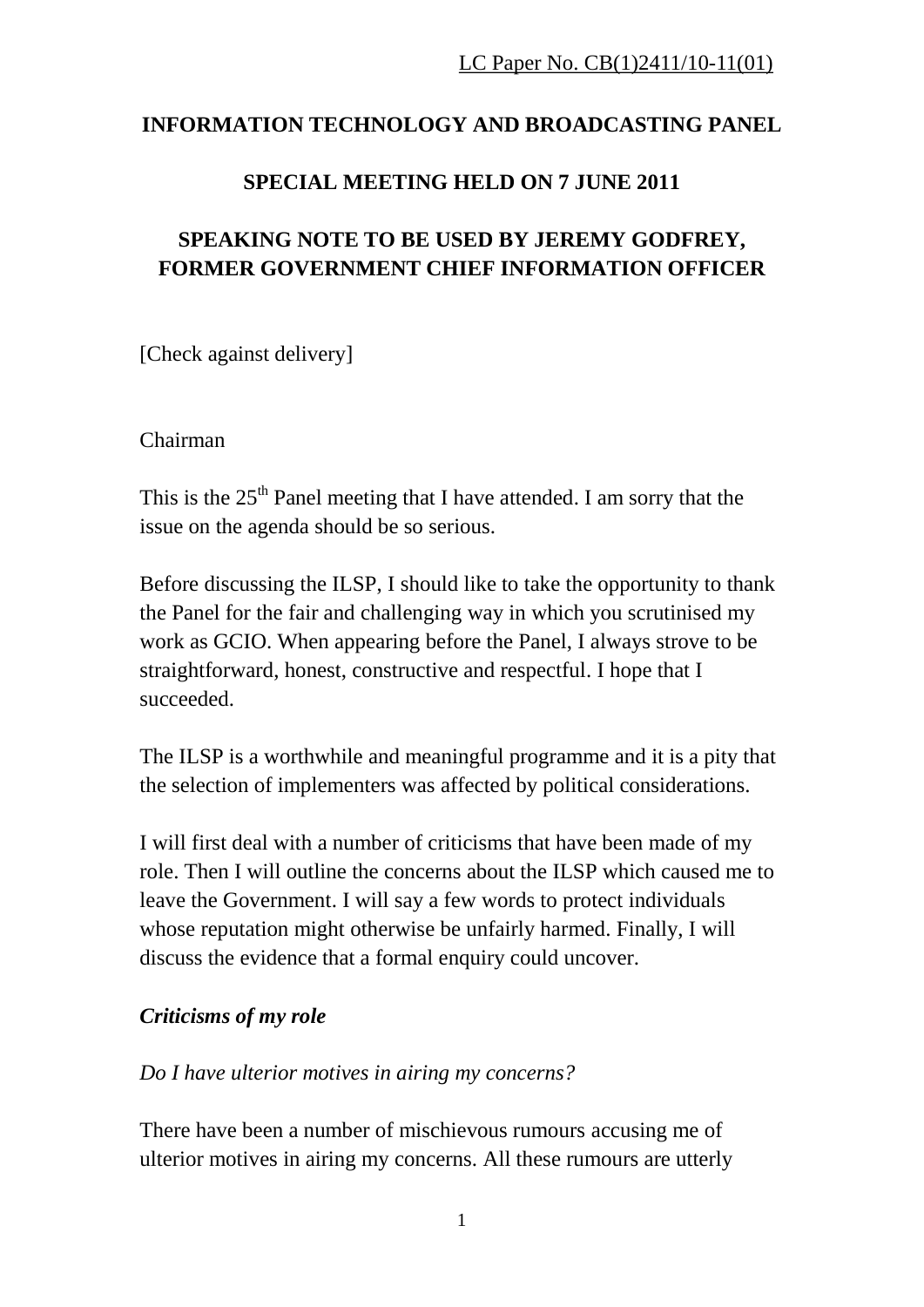false. The unfounded allegations that I have acted at the behest of a variety of public figures must have caused them annoyance. I very much regret this.

It is scarcely credible that I should have invented the detailed account of events contained in my memorandum. I have much to lose if I were found to be lying, including the risk of imprisonment for wilfully using an affidavit which I knew to be false.

My sole concern has been to serve the public interest and protect my good name.

### *Should I have reported my concerns to CSB?*

It has been suggested that I should have reported the attempted political interference to CSB when it first occurred.

According to the Civil Service Code, an officer who feels he has been asked to act improperly should first try to resolve the matter with his superior officers or with the person giving the instruction. I was not aware of the Civil Service Code until late last year, but I independently realised that it was sensible to try to resolve the matter with my superiors in the first instance.

Despite the clear political pressure, I believed up until January this year that it would prove possible to resolve the matter without acting improperly. That is why I did not take the matter further. As soon as it was clear that my belief was incorrect, I took steps to terminate my employment.

For several months, I tried to find a way to implement the ILSP that was in the best interests of low-income families, that involved no impropriety, and that the political layer could be persuaded to accept. I may be judged to have tried too hard and for too long. If so, I am ready to accept whatever criticism I am due.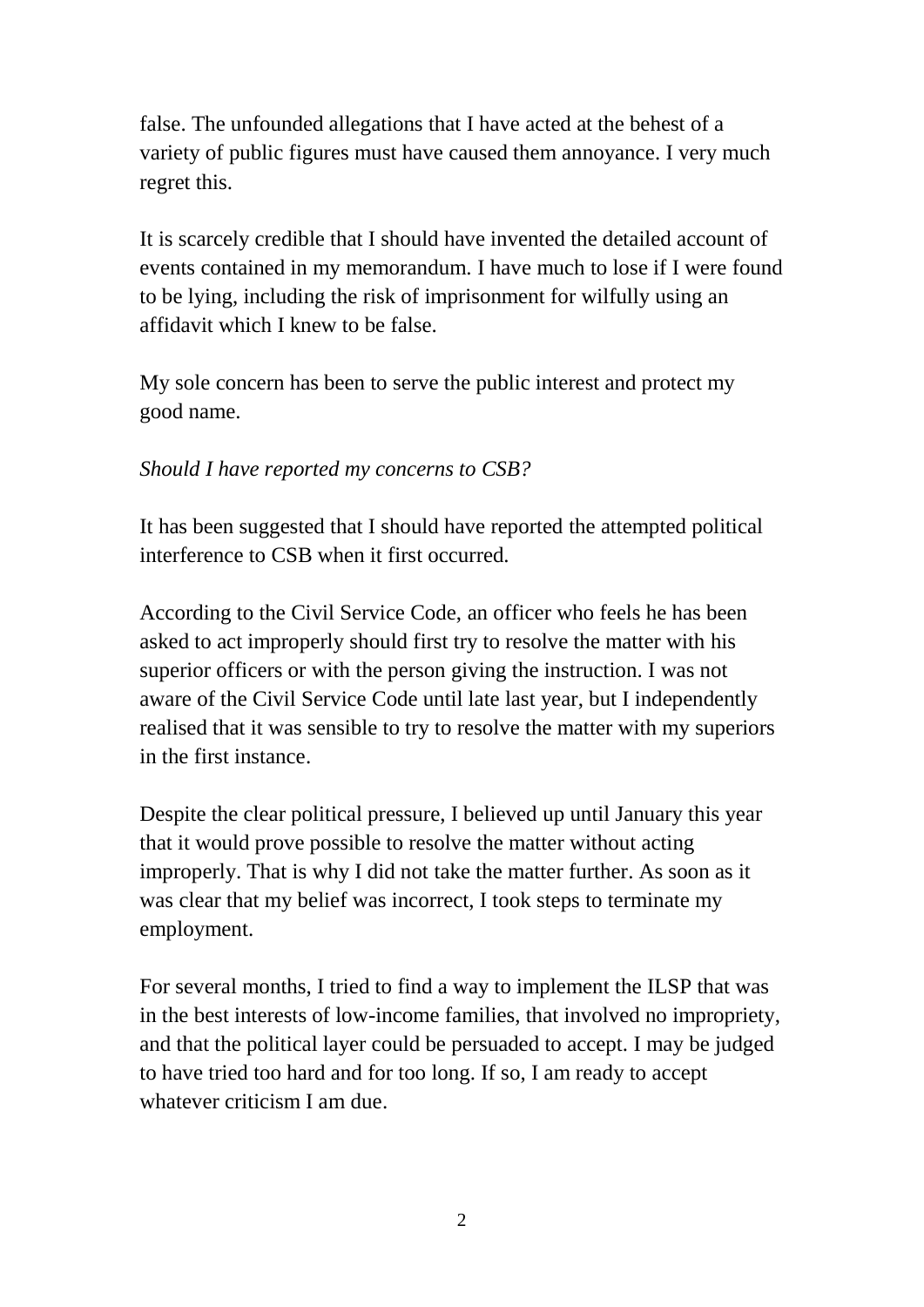### *Was I wrong to propose collaboration?*

It has been suggested that I became part of the political conspiracy when I proposed to explore collaboration, instead of simply selecting the highestscoring proponent.

I knew there would be political consequences if the evaluation panel"s recommendation to select HKCSS were followed. I therefore felt obliged to report the outcome to Mrs LAU, as the principal official with political accountability for the work of my Office. I also informed her that I thought that the eInclusion business model was superior and that it would be a lost opportunity if we did not find a way to take advantage of it. Mrs LAU advised that she would not take political accountability for a decision to select eInclusion over HKCSS, but otherwise asked me to use my own judgment.

I decided to propose that we sound out the parties about the possibility of collaboration. Before doing so, I challenged myself whether I would have explored collaboration even if I knew nothing about any political requirement. I concluded that I would have explored collaboration in any event, because I considered that it could result in a significantly better outcome for low-income families. I was also conscious also that I had followed a similar course in relation to the District Cyber Centre Programme. I therefore believed that there was nothing inherently improper in proposing that we sound out the parties about collaboration.

### *Main concerns*

I will highlight three factors behind my decision to leave the Government. First, there was an attempt at political interference. Second, the attempt was successful. And, third, I feared I would be asked to mislead LegCo about the true reasons for the selection.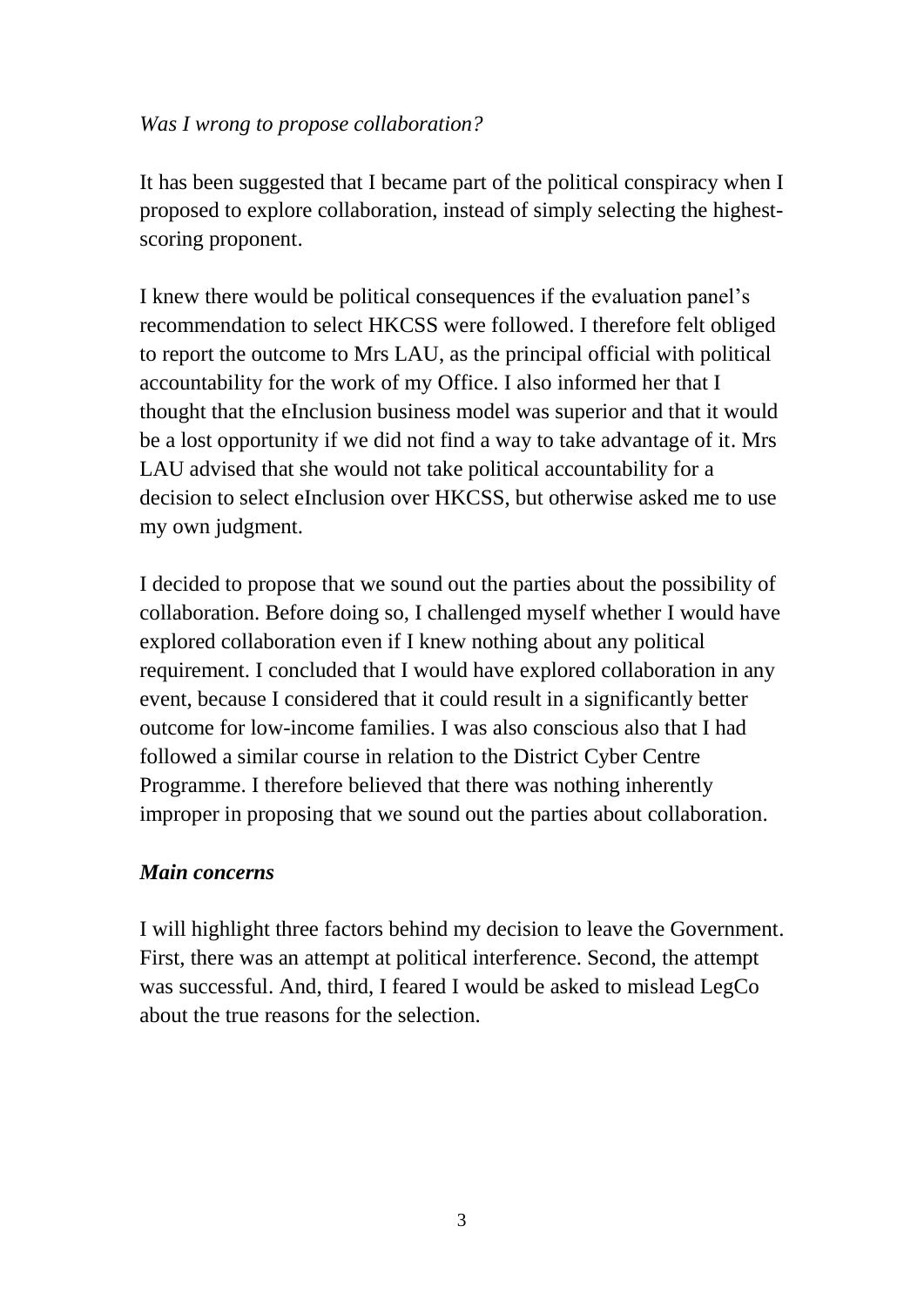### *Attempted political interference*

Let me first describe the attempts at political interference.

There were four different government officials who informed me about the political requirement to select a particular implementer.

First, a civil servant in CEDB told me he had been told by or on behalf of the FS that it was mandatory to arrange for an iProA-backed entity to implement the programme. With the benefit of the chronology that the Government submitted to the Panel last Friday, I can now date this conversation to within a week or so of 15 January 2010.

Second, at the time when the evaluation panel was considering proposals, a civil servant in OGCIO told me that he had been called by the FS"s office to check that I was aware of the FS"s requirement to select a particular proponent.

Third, when I reported the evaluation panel"s conclusions to Mrs LAU, she told me that the political requirement was to ensure that iProA members would have the opportunity to knock on the doors of lowincome families.

And fourth, there were numerous conversations with Miss TSE when collaboration was being discussed in which she referred to the requirement to select eInclusion as a "political assignment". In one of these conversations, she told me that the assignment came from "beyond the Financial Secretary".

There is no possibility that these conversations were merely general discussions of the merits of iProA and eInclusion. The language used left no room for doubt that the Financial Secretary expected us to select iProA or eInclusion, and to make it appear that there was no political motivation for the selection.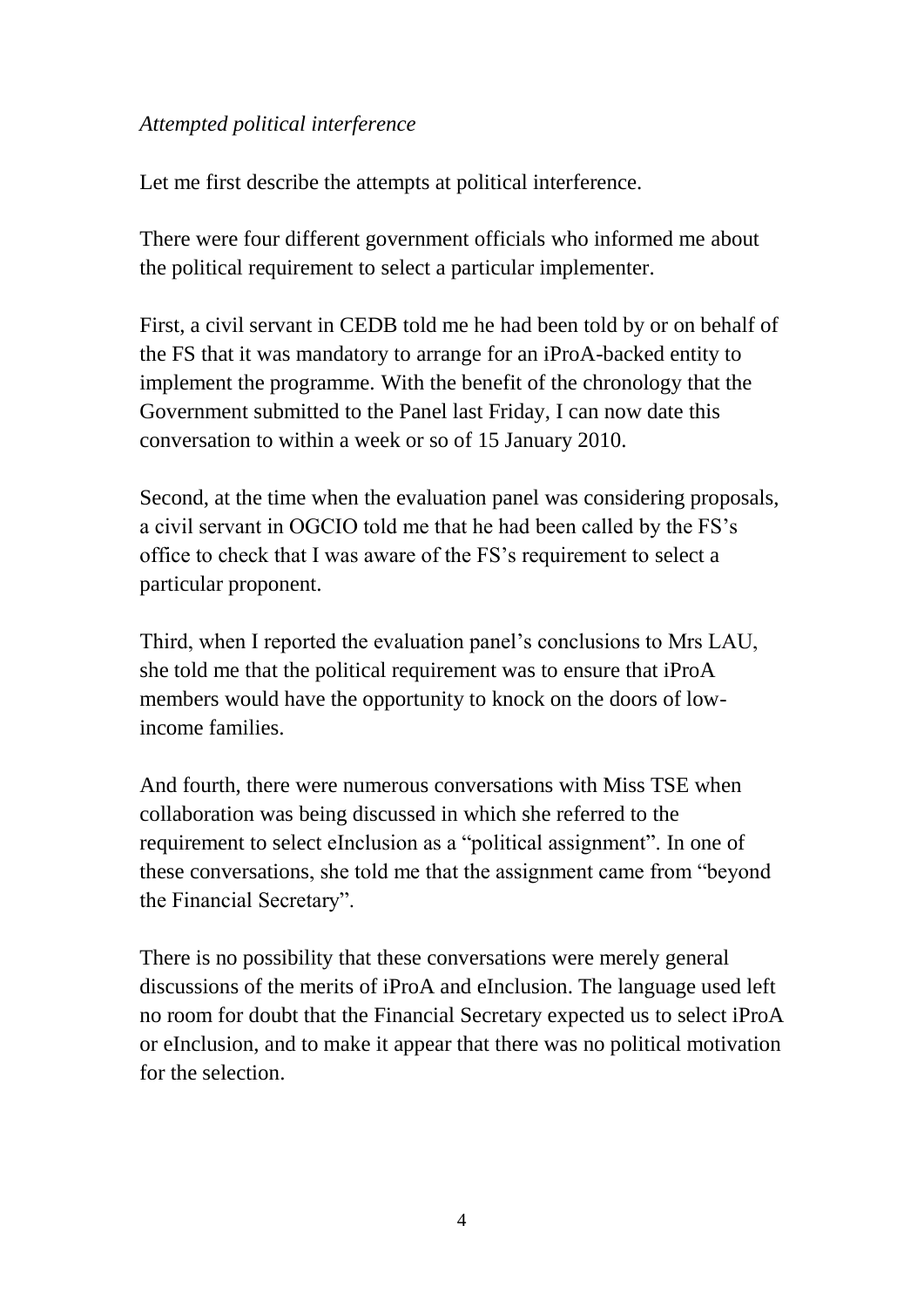### *The attempt at political interference was partially successful*

Second, let me describe the extent to which the attempt at interference was successful.

I did not consider it improper to propose that we explore collaboration. But I did consider that Miss TSE"s behaviour in proposing and chairing the review committee was influenced by political considerations.

For example, I proposed that I should follow the evaluation panel's recommendation to select HKCSS in the event that collaboration discussions failed. Miss TSE told me orally that she would not permit this. She said she had not gone to the trouble of finding a procedural justification for deviating from the usual practice of selecting the highestscoring proponent, only to find that the project was ultimately awarded to HKCSS in any event.

I also considered that political considerations influenced Miss TSE"s decision to recommend a dual implementer approach and then to tell the proponents that there was no alternative.

Miss TSE accepted that the dual implementer approach was not in the interests of low-income families. She justified the dual implementer approach by finding procedural problems with every variant of a single implementer approach, and she was not prepared to consider ways of mitigating these procedural problems. She ignored the equal or greater procedural difficulties with the dual implementer approach.

In sum, Miss TSE knew there was a political assignment. She brought about an outcome that delivered the political assignment. Her justification for the outcome did not ring true. I could not escape the conclusion that her approach was influenced by political factors.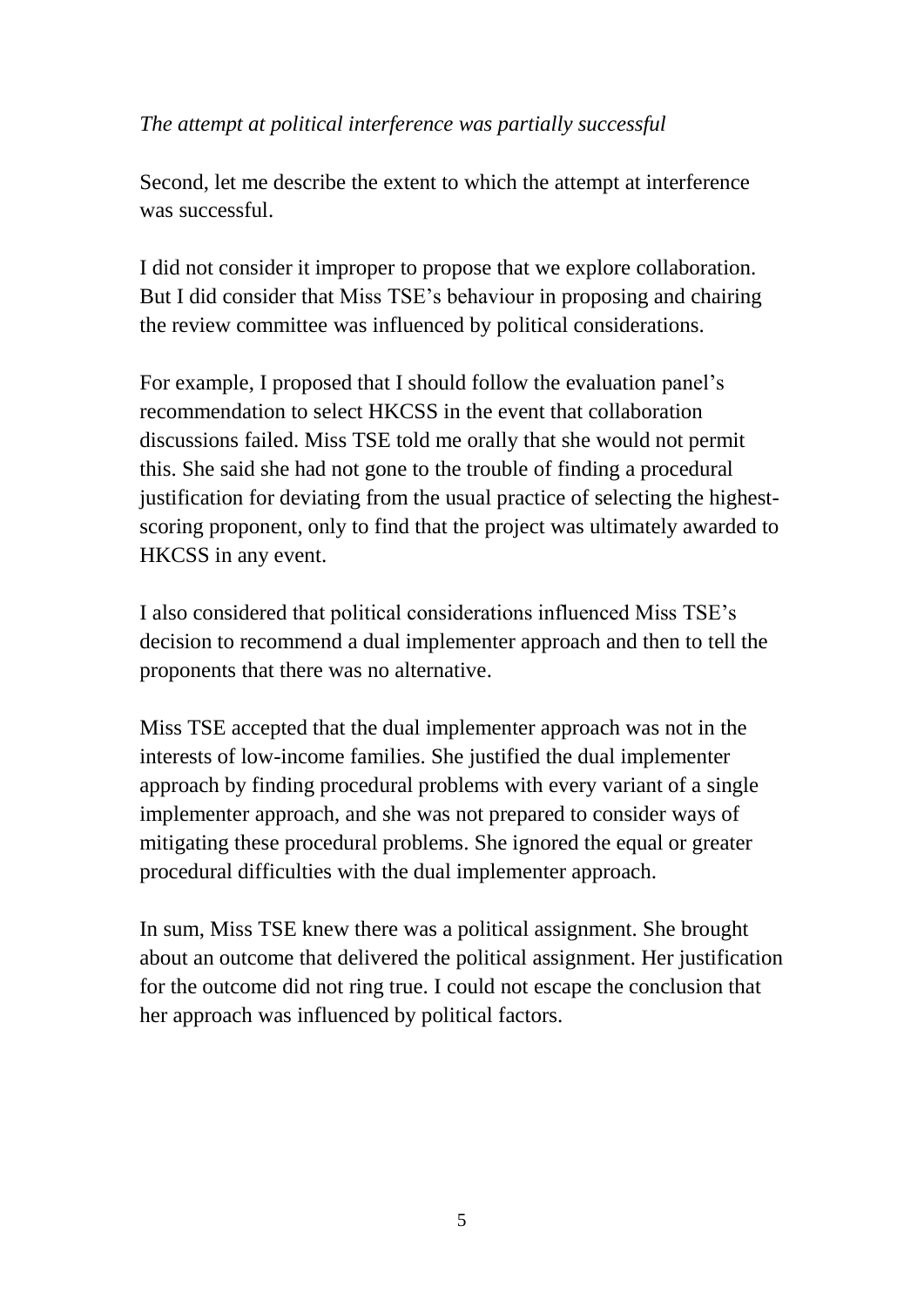### *The Panel, the Council and the public have been misled*

Finally, I consider that my fear that LegCo would be misled has come to pass.

Once, when I objected to her proposed answer to a possible Panel question about the selection process, Miss TSE told me that it would be necessary to tell the whole truth if there were a LegCo enquiry but this was not necessary in a normal Panel meeting. I took this as meaning that the Government would conceal embarrassing facts, even if this meant misleading Legco about the existence of the political assignment.

Rather than list all the examples of misleading statements that have since been made, I will merely highlight two examples. These are not the most reprehensible examples, but they are perhaps the clearest examples.

First, the Government has claimed that "normal procedures were followed throughout". In fact the procedure used to select dual implementers was so abnormal that the ICAC Corruption Prevention Division went out of their way to raise concerns about it.

Second, the Government claimed that the points I proposed to place on record "did not deviate" from the account they had already given to the Council. In fact, my proposed points included a statement that was diametrically opposed to the impression that the Government had tried to convey. The Government's account implied that there had been no political interference, whereas I proposed to say that "on several occasions … I was informed that there was a "political assignment" to select a particular implementer".

#### *The reputation of others*

I now turn to the reputation of others.

I should like to repeat that at no time did I feel that either Mr Greg SO or Mrs Rita LAU asked me to act in an improper way. I should also reaffirm that I have no reason to believe that Dr Elizabeth Quat was involved.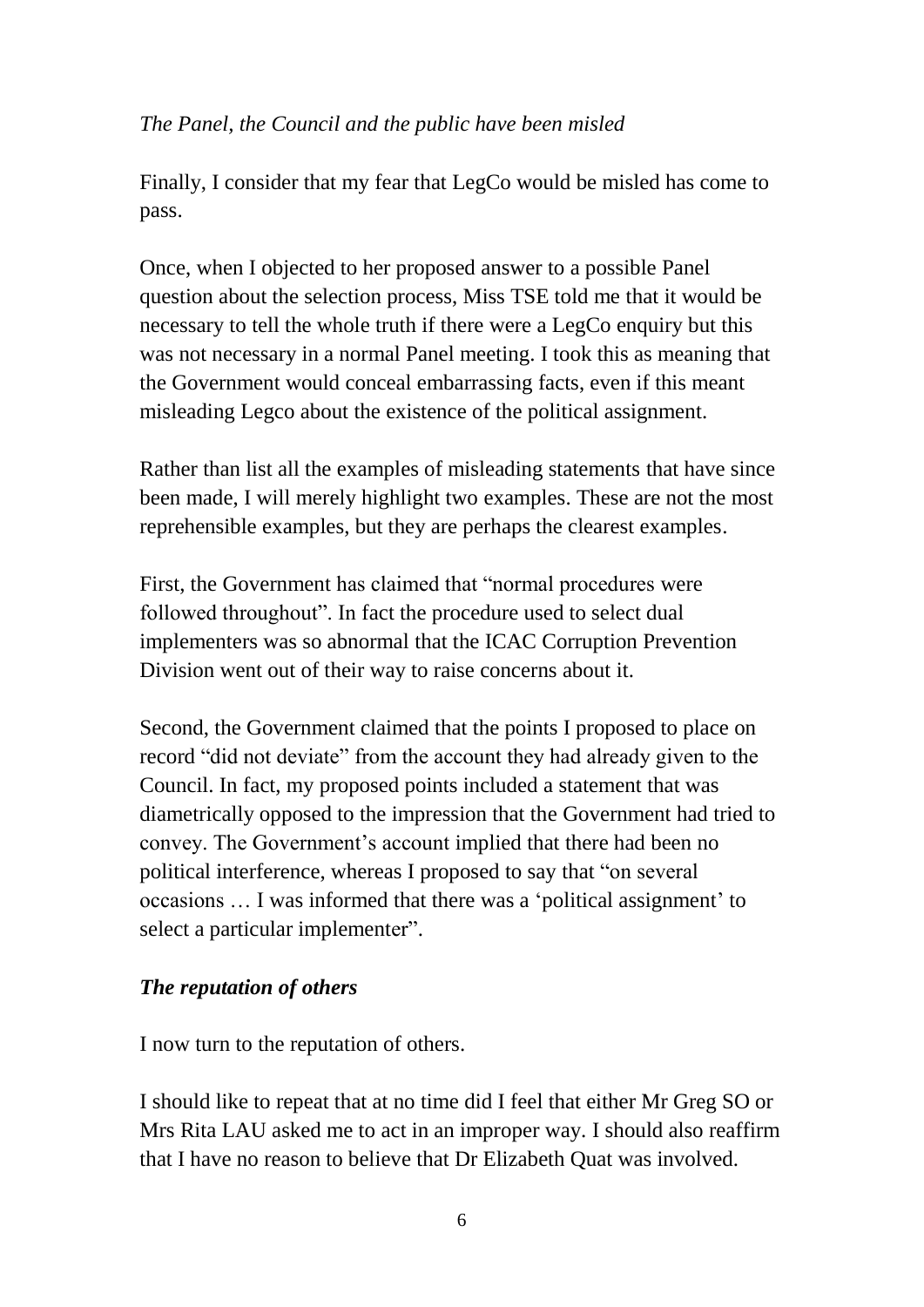It has been incorrectly suggested that my statement about Dr Quat also applies to the DAB generally. I must clarify that my statement was limited to the personal involvement of Dr Quat. It did not apply to the DAB generally and was not intended to apply to the DAB generally.

### *Evidence*

I now turn to the question of evidence.

I did not make surreptitious recordings of conversations with my colleagues. I did not make or retain unauthorised copies of Government documents. The evidence that I personally can provide is the sworn testimony of an eye-witness.

I do not invite the Panel to make a finding of impropriety based solely on my evidence. Rather, I invite the Panel to propose that there be a formal enquiry with the power to summon witnesses, examine them on oath and require the production of documents. This could be conducted either under the Commissions of Inquiry Ordinance, or the Legislative Council (Powers and Privileges) Ordinance.

Such an enquiry may not uncover much directly incriminating documentary evidence. Care was taken to avoid creating such evidence, either in the form of paper records or in the form of emails which might later be recovered from backup copies. On one occasion, Miss TSE explicitly cautioned me against sending a draft document by email for precisely this reason.

An enquiry would, however, uncover documents which are a carefullyworded attempt to justify a course of action that the author knew to be wrong, rather than an honest account of the author's true reasons for a decision. It would also uncover evidence of changes made to draft documents that indicate a desire to conceal the true nature of events.

Documents may not be the most important evidence that an enquiry would uncover. My account of events could most directly be corroborated